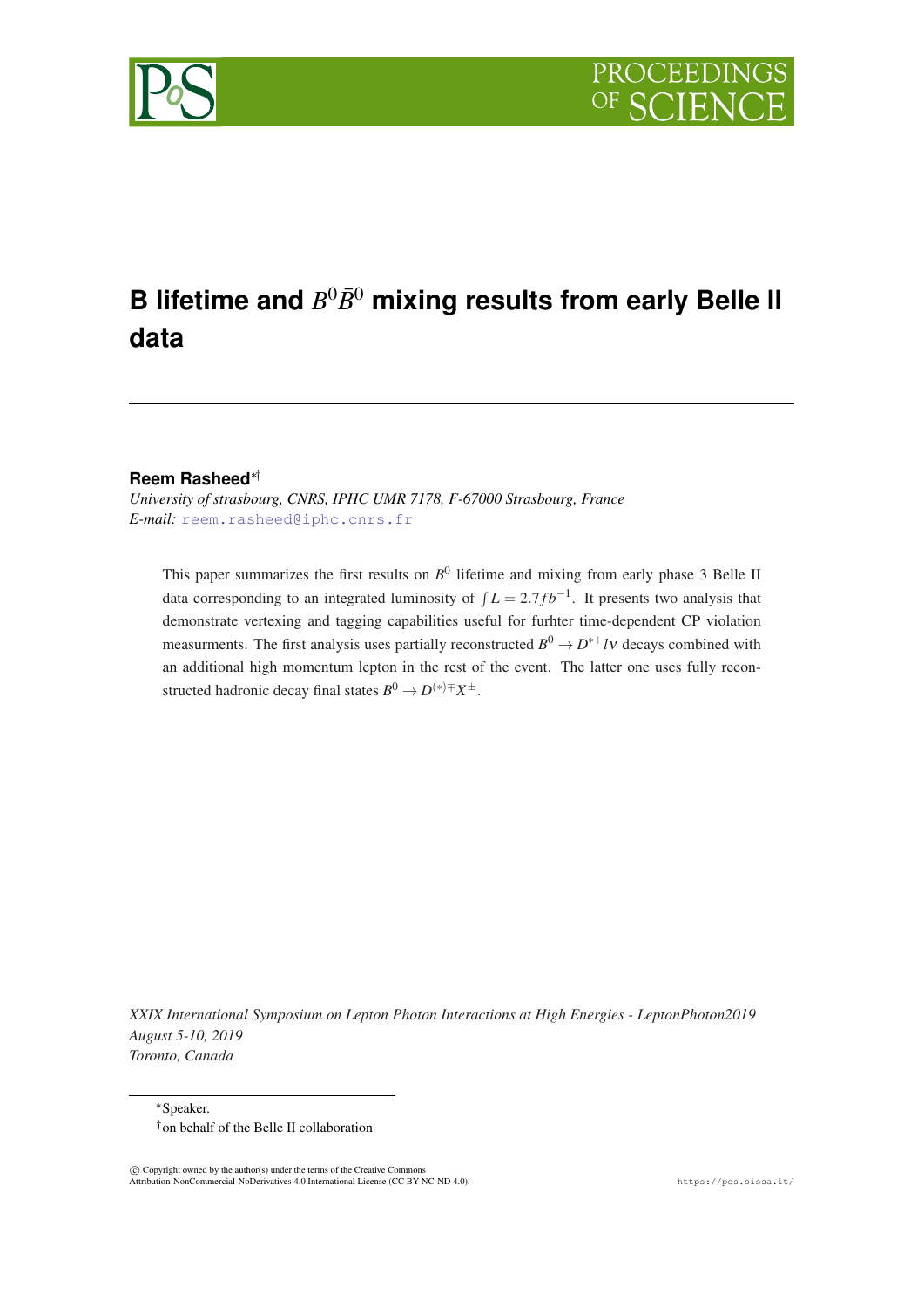## 1. Introduction

The physics run of Belle II started in 25 March 2019 [[1](#page-6-0)] and continued until June 30th where the integrated luminosity amount to 6.5 $fb^{-1}$  at Y(4S) of which 0.83 $fb^{-1}$  off-resonance. Toward the end of this period, dubbed early phase 3, SuperKEKB accelerator reached a maximum instantaneous luminosity of  $1.2 \times 10^{34}$  cm<sup>-</sup>2.s<sup>-</sup>1, while the final goal is to achieve 40 times the KEK instantaneous luminosity and integrated 50 *ab*−<sup>1</sup> , as shown in fig 1. This paper presents performance studies and initial cross checks with data corresponding to 2.66  $fb^{-1}$  at the Y(4S) resonance and 0.83  $fb^{-1}$  off-resonance



Figure 1: Expected SuperKEKB luminosity profile with time.

# 2. Time dependent CP violation measurements at Belle II

One of the important analysis projects of Belle II is time dependent CP violation (TDCPV) measurements, through which the CKM angles  $\phi_1/\beta$  and  $\phi_2/\alpha$  $\phi_2/\alpha$  $\phi_2/\alpha$  can be accessed. Figure 2 illustrates TDCPV analysis technique in Belle II. From the electron positron collision a  $B\bar{B}$  pair is produced in quantum entangled state, which constraints the two B mesons to have opposite flavors at anytime before one decays. We reconstruct the B meson decaying into a CP eigen-state noted as  $B_{cn}$ , while some of the daughters of the second B meson, denoted as *Btag*, are used to tag both flavors at the time of the first decay. Then we measure the time difference between the decays of the two B mesons from the distance along the beam axis  $\Delta z$ , with  $\Delta t = \frac{\Delta z}{\beta r}$  $\frac{\Delta z}{\beta_Y \gamma_T c}$ . Once the time difference  $\Delta t$ and the flavor  $q \pm 1$  for  $B/\overline{B}$ ) are determined for the set of reconstructed CP final states, the decay rate with time can be evaluated per flavor and used to extract the CP violating parameters, *ACP* and *SCP*, from the theoretical formula 2.1.

$$
P(\Delta t, q) = \frac{e^{-\Delta t/\tau_{B^0}}}{4\tau_{B^0}} [1 + q(A_{cp}\cos(\Delta m_d \Delta t)) + S_{CP}\sin(\Delta m_d \Delta t)]
$$
 (2.1)

Thus the keys to this measurement are vertexing capability to calculate  $\Delta T$  and flavor tagging to obtain *q*, both techniques are discussed in the next sections.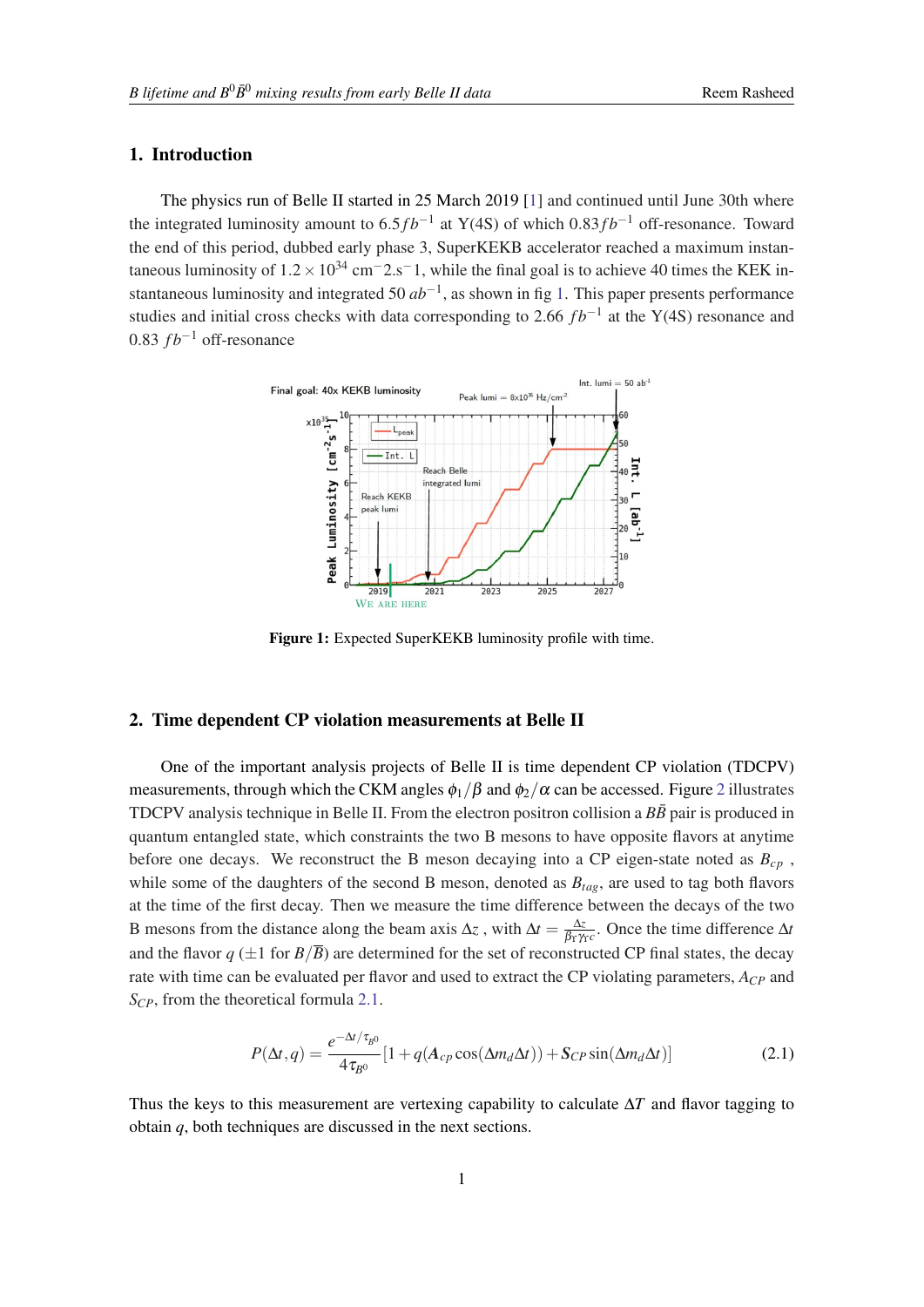<span id="page-2-0"></span>

Figure 2: Illustration of the TDCPV measurement technique in Belle II (here in the  $B^0 \to K_S + \eta'$  channel), benefiting from the entangled B-meson pair created in  $e^-e^+$  collisions at SuperKEKB energy.

#### 2.1 Vertexing in Belle II

Major improvements of Belle II detector over the Belle setup include additional two innermost pixel layers [[2](#page-7-0)] and the extension of the four double-sided strip layers [\[3\]](#page-7-0) covering up to a radius of 135 mm from the collision point. These improves the resolution on track impact parameters, in view of the reduced boost  $\beta \gamma = 0.28$  compared to Belle, as well as the a more efficient  $K_S$  reconstruction at larger radii.

Beyond vertexing, new PID detectors have been installed for the  $K/\pi$  separation, the central drift chamber level arm was extended and its read-out cells made smaller, and the  $K_L$  and  $\mu$  detector (KLM) electronics was upgraded. All these improvements provide better performance for analyzing TDCPV-relevant channels.

#### 2.2 Flavor tagger

The flavor tagger [[4](#page-7-0)] applies inclusive techniques based on multivariate methods to maximally exploit the information provided by the different flavor-specific signatures in flavor-specific decays. These decays were chosen for their relatively high branching fractions ( $>2\%$ ) and lead to tagging categories shown in table 1.

| Categories                  | Targets for $\bar{B}^0$ | Underlying decay modes                                                                                                           |
|-----------------------------|-------------------------|----------------------------------------------------------------------------------------------------------------------------------|
| Electron                    | $e^-$                   | $\overline{B}^0 \to D^{*+} \overline{\nu}_{\ell} \ell^-$                                                                         |
| Intermediate Electron       | $e^+$                   | $\Box_{D^0 \pi^+}$                                                                                                               |
| Muon                        | $\mu^-$                 |                                                                                                                                  |
| Intermediate Muon           | $\mu^+$                 | $\mathcal{L}_{X,K^-}$                                                                                                            |
| Kinetic Lepton              | $l^-$                   |                                                                                                                                  |
| Intermediate Kinetic Lepton | $l^+$                   |                                                                                                                                  |
| Kaon                        | $K^-$                   | $\begin{array}{ccc}\overline{B}^0\rightarrow D^+ & \pi^-~(K^-)\\ & & \\ \downarrow & & \\ K^0~ & \nu_\ell~~\ell^+\\ \end{array}$ |
| Kaon-Pion                   | $K^-$ , $\pi^+$         |                                                                                                                                  |
| Slow Pion                   | $\pi^+$                 |                                                                                                                                  |
| Maximum P*                  | $l^{-}$ , $\pi^{-}$     | $\overline{B}{}^0 \rightarrow A_c^+ X^-$                                                                                         |
| Fast-Slow-Correlated (FSC)  | $l^{-}, \pi^{+}$        | $\Box$ $\pi^+$                                                                                                                   |
| Fast Hadron                 | $\pi^-$ , $K^-$         |                                                                                                                                  |
| Lambda                      | Λ                       |                                                                                                                                  |

Table 1: Flavor tagging categories with some characteristic examples of the considered decay modes(right).

In order to extract the flavor specific signatures, discriminating variables are calculated for each particle candidate to give a specific signature that will correspond to an output of a single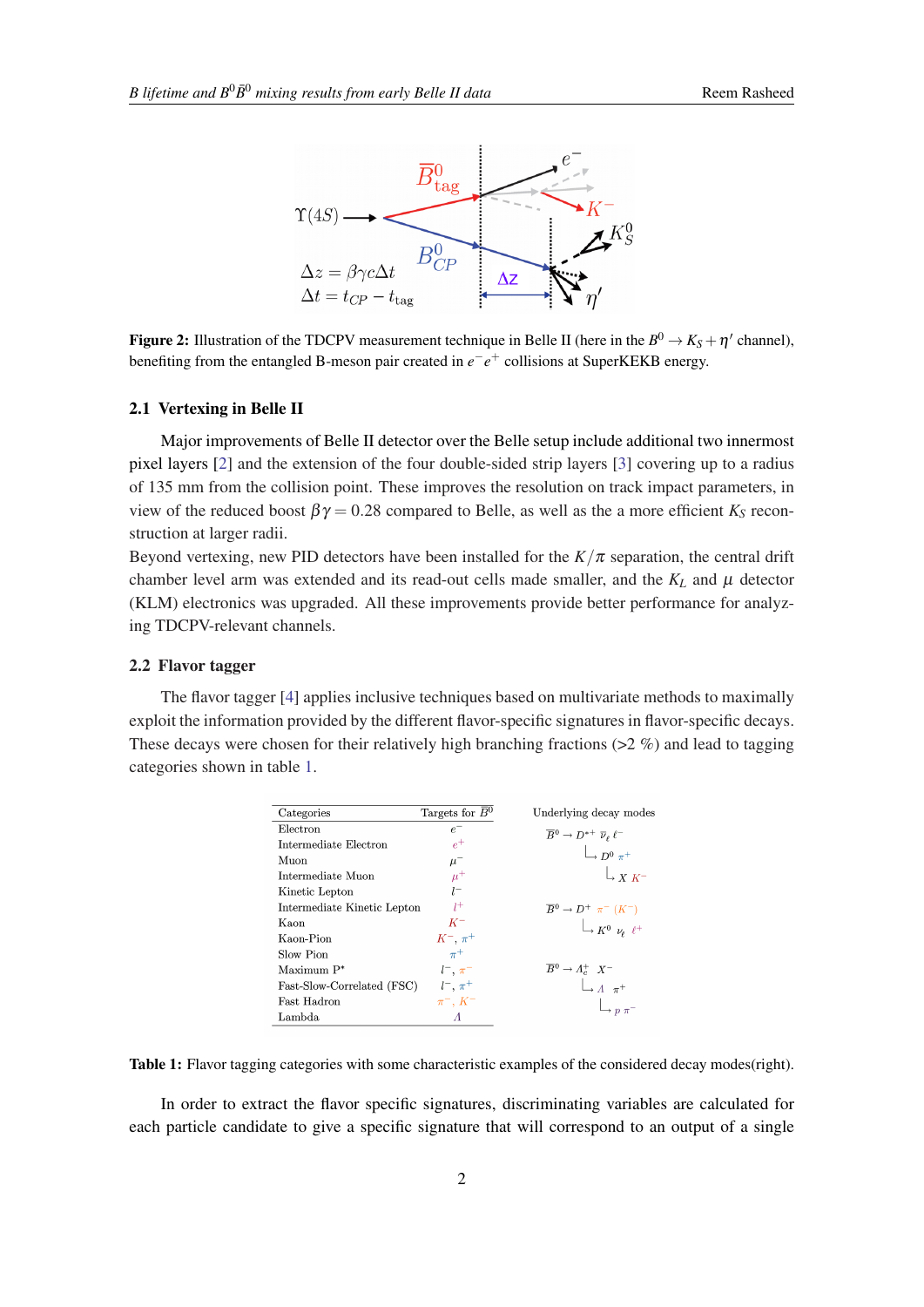category called sub-tagger, on this level a multivariate method to obtain a probability output q.r, where  $q = -1(+1)$  for  $B^0(\overline{B^0})$ , and r the dilution factor defined as  $r = 1-w$ , w being the fraction of wrong identification over the total number of tagged events, thus providing the correct flavor tag . The expected effective tagging efficiency is 37.2 % to be compared with 30 -33 % in Babar and Belle [[6](#page-7-0)]



Figure 3: Flavor Tagger output extracted from [\[4](#page-7-0)]

## 3. B life time and mixing from inclusive semileptonic decays

Using a sample of partially reconstructed  $B^0 \to D^{*-}l^+v(l = e, \mu)$ , with  $D^{*-} \to \overline{D}{}^0 \pi^-$ , we measure the  $B^0 \overline{B^0}$  mixing frequency in early phase 3 dataset. The analysis technique is sketched on figure 4. B meson signal candidates, *Bsig*, are selected by partial reconstruction combining only a slow pion  $\pi_s$  and a charged lepton  $l_{sig}$  and its flavor is determined by another single, but high momentum, charged lepton *ltag* expected from the *Btag* decay. It may happen that the lepton selected for tagging originates from a secondary decay as depicted on figure 4, either from the *Btag*:  $l'_{tag}$ , either from the  $B_{sig}$  itself:  $l''_{tag}$ .



Figure 4: Cartoon showing the origin of the three particles used in the analysis.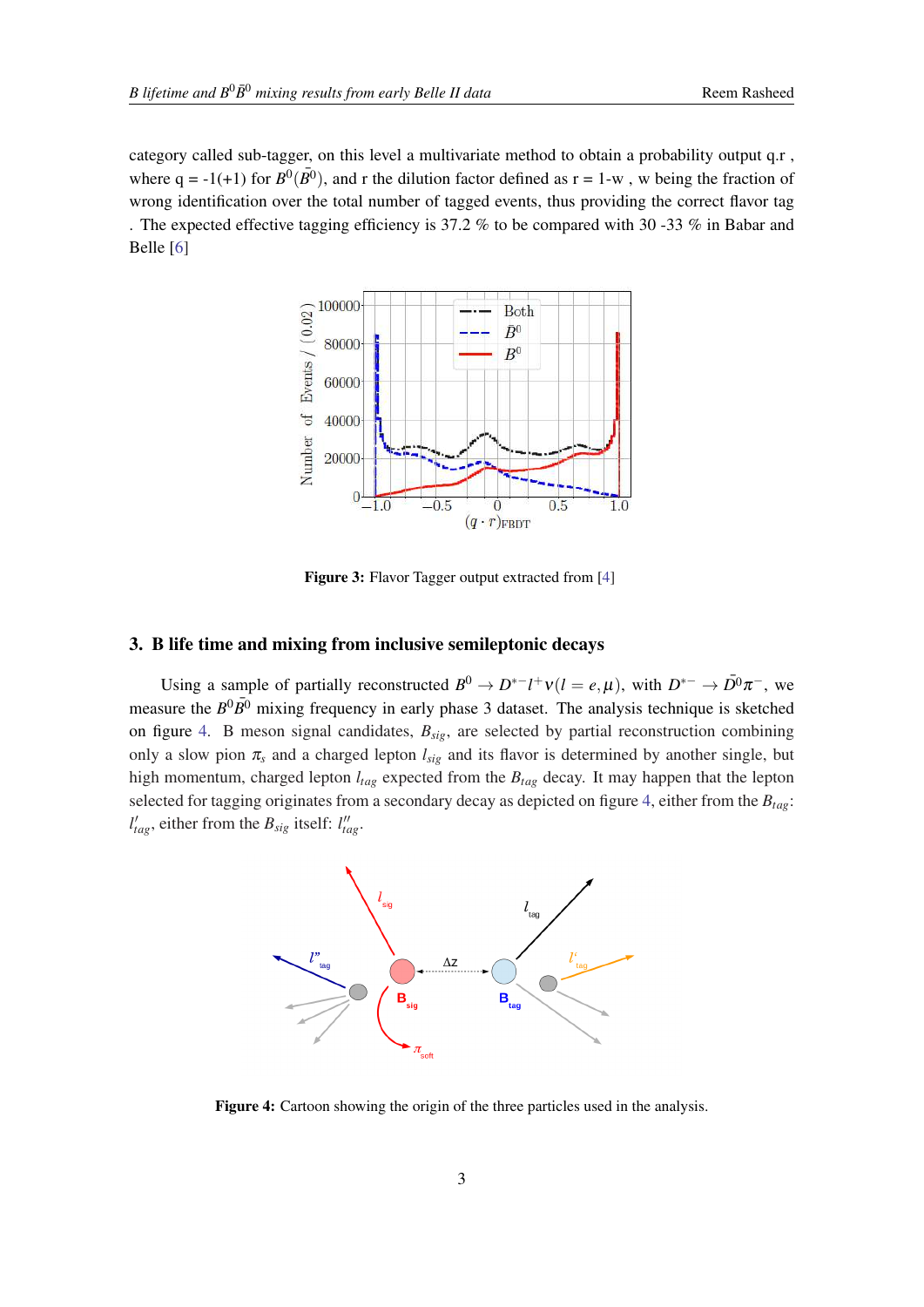#### 3.1 Time integrated analysis

In this section we report the results of the time-integrated analysis, the main goal is to evaluate the signal yields and fraction of mixed/unmixed events.

Beginning with the untagged samples (that is we only reconstruct the signal side  $B_{sig}$  candidate without requiring the presence of additional lepton candidate in the event) the number of signal events is measured from the the neutrino invariant mass  $M_v^2$  distribution. The neutrino invariant mass is computed assuming that the *Bsig* is at rest in the center-of-mass frame and using the slow pion momentum to infer the  $D^*$  momentum. Under these conditions, the distribution of correctly reconstructed events should be compatible with zero. The signal events measured from the distribution of figure 5 is  $35492 \pm 2239$  where continuum and combinatorial backgrounds are taken from data control sample.



**Figure 5:**  $M_v^2$  distribution for untagged events in early phase 3 dataset.

Then we move to the tagged samples where a high momentum lepton *ltag* is required, which allows to separate the selected events into two categories: mixed events with *lsig* and *ltag* carrying the same charge and unmixed events with opposite charge leptons.  $M_v^2$  distributions for both categories are shown on figure [6,](#page-5-0) from which we calculate the number of mixed and unmixed events, corrected for their respective inefficiencies, to extract the fraction of mixed events as:

$$
\chi_d = 17.3 \pm 3.6\%,\tag{3.1}
$$

to be compared with 18.6  $% =$  world average [[5](#page-7-0)].

#### 3.2 Time dependent asymmetry

We define the time dependent asymmetry *A* from equation 3.2:

$$
A(|\Delta t|) = \frac{N_U(|\Delta t|)}{N_U(|\Delta t|) + N_M(|\Delta t|)},
$$
\n(3.2)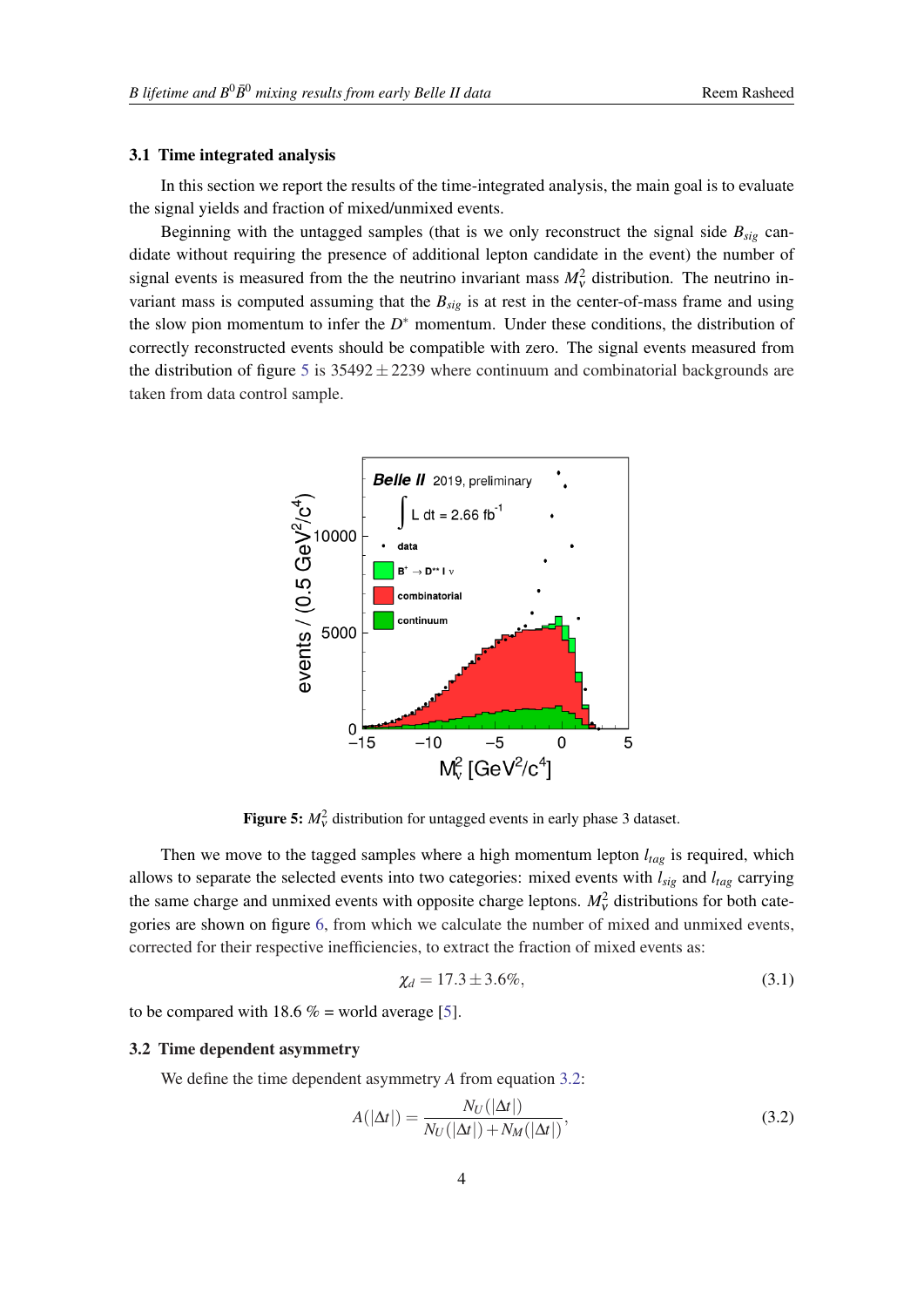<span id="page-5-0"></span>

**Figure 6:**  $M_v^2$  distribution for mixed events (right), and unmixed events (left).

where  $N_U$  is the unmixed yield and  $N_M$  the mixed yield. The distribution of *A* with  $\Delta t$  is shown in fig 7.

The left distribution presents the asymmetry in the signal region defined as  $M_v^2 > -3 \text{ GeV}^2/c^4$  which shows an evidence of mixing, due to the non-flat behavior. The right one, for off-resonance data, displays a flat behavior within statistical uncertainties.



**Figure 7:** Time dependent asymmetry A( $|\Delta t|$ ) for the  $M_v^2 > -3$   $GeV^2/c^4$  signal region (left) and for offresonance data (right).

#### 4. Preliminary results from B0 to hadronic decays analysis

Other analysis to demonstrate Belle II vertexing capabilities are ongoing using *B* <sup>0</sup> decays to hadronic final states. These decays are self tagged channels and allows studying the performance of the flavor tagger. Figure [8](#page-6-0) shows the beam energy substituted *B* meson mass  $m_{bc}$ , for each of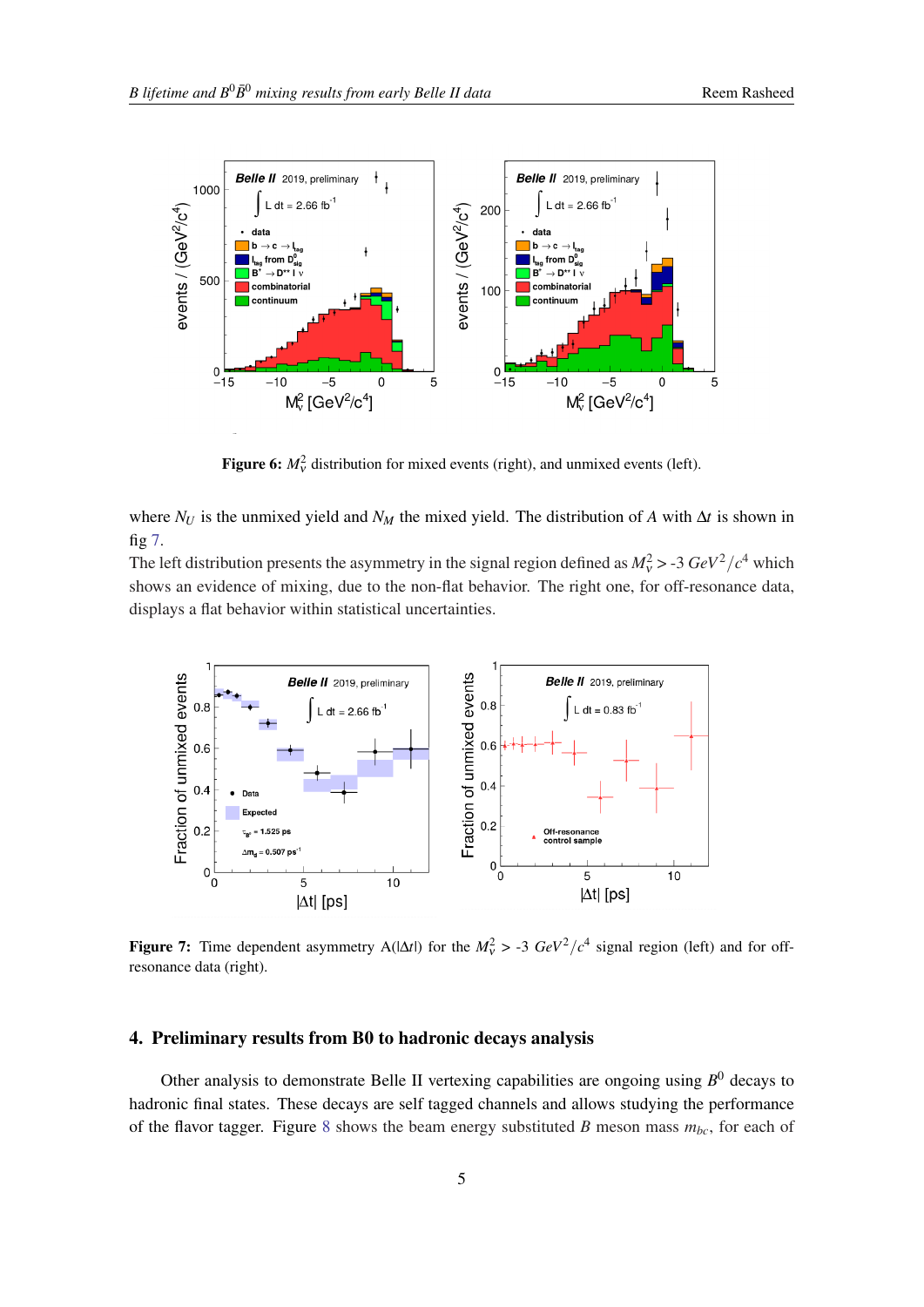<span id="page-6-0"></span>these channels:

$$
Mbc = \sqrt{E_{beam} - p_B^2} \tag{4.1}
$$

where  $p_B$  is the center of mass frame momentum of the *B* meson. Only a fraction of the available luminosity have been used here for the rediscovery of these channels in the early phase 3 dataset. The full time-dependent and flavor tagged analysis is ongoing.



Figure 8: Beam energy substituted mass  $m_{bc}$  distribution for various self-tagged hadronic decays in phase 3 data, channels are shown on the top left of the figure.

### 5. Conclusions and outlooks

Belle II physics run has started, commissioning of the vertexing and flavor tagging tools are ongoing, for which performances are expected to improve with respect to Belle.

Currently, our analysis of partially reconstructed semileptonic *B* <sup>0</sup> decays allowed evaluating a mixed event fraction  $\chi_d$  in agreement with the world average. A second analysis started to exploit self-tagged fully reconstructed hadronic *B* <sup>0</sup> decays. Rediscovery of these channels is ongoing and will lead to detailed time-dependent and flavour-tagged studies. The final Belle II dataset of 50  $ab^{-1}$  will provide a better room for TDCPV studies looking forward to the next decade of exciting Belle II results.

## References

[1] T. Browder, "Recent News from Belle II", to appear in PoS (LeptonPhoton) 2019,